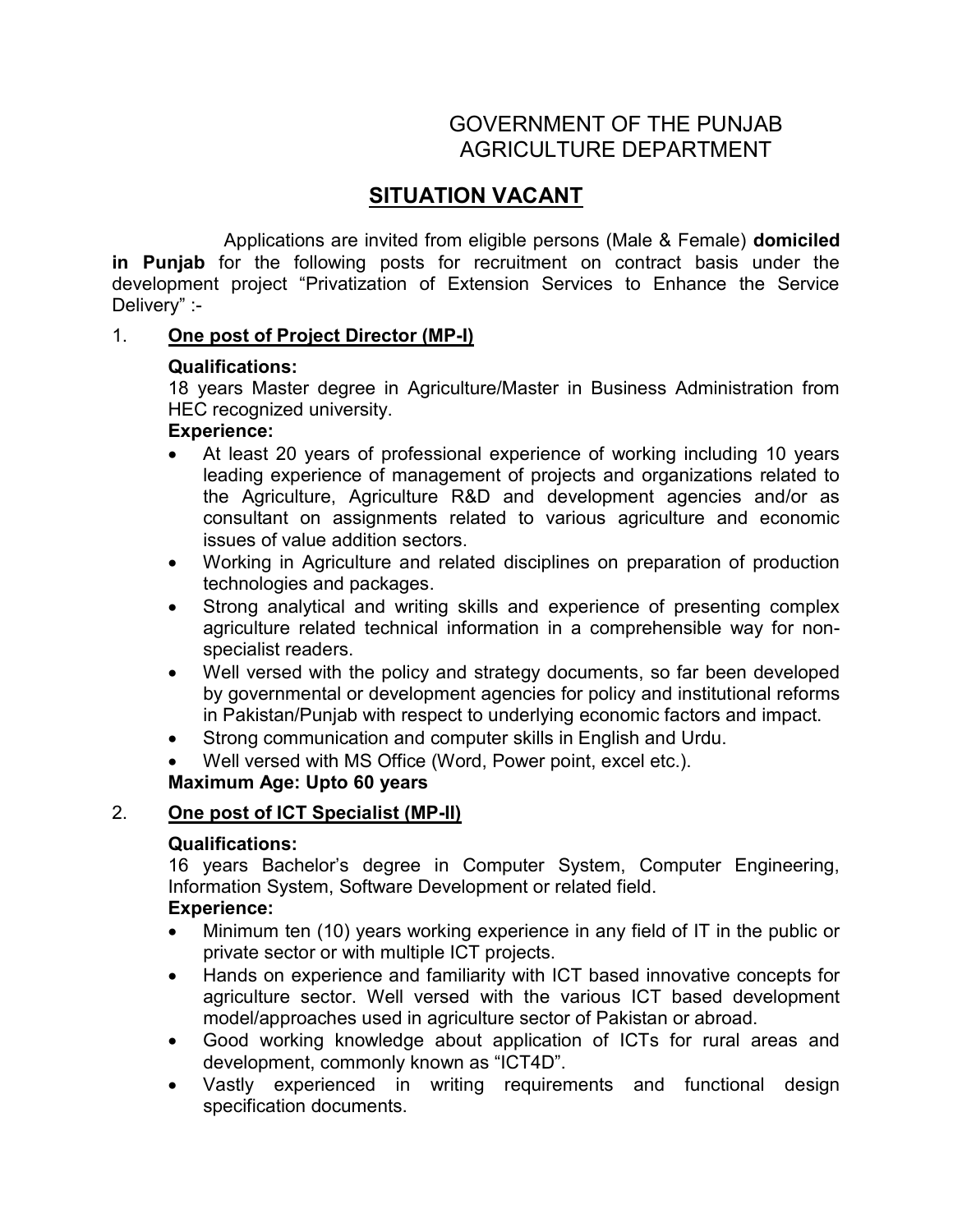- Knowledge of mobile applications and telecommunication related communication methods.
- Deep understanding and exposure to coding on various platforms including Microsoft, Oracle etc.
- Strong technical skills in databases and GIS applications.
- Good communication skills and fluency in English and Urdu.

## Maximum Age: Upto 50 years

## 3. One post of M&E Expert (MP-II)

## Qualifications:

18 years Master Degree in Project Management/Agriculture/ M&E/MBA or other relevant administrative Sciences from a well reputed HEC recognized national or international Universities/ Institute/College.

## Experience:

- Minimum 10 years of verifiable work experience with progressively increasing level of responsibility in public or private sector at monitoring and evaluation positions.
- Proven record and expertise in rigorous quantitative and qualitative research and implementation of analytical methods.
- Proficiency in the use of ICTs and job specific applications.
- Previous work experience in similar role in agriculture sector in Pakistan or abroad will be an advantage.

## Maximum Age: Upto 50 years

## 4. One post of Contract Specialist (MP-II)

## Qualifications:

18 years Master degree in Law/Quality Management/ Business Administration/Project Management.

## Experience:

- A minimum of 10 years of relevant work experience in the Government, academia, international agency or the private sector, working with procurement of complex IT solutions.
- Experience in determining end-user requirements and procuring procedures to meet those needs.
- Key understanding of prevailing GoPb Procurement Legislations (PPRA 2014).
- Strong negotiation and contract management skills.
- Advanced proficiency in MS office-Outlook, word, excel and power point.
- Strong financial and analytical skills.
- Strong communication and interpersonal skills and capable of working with senior officials and
- Fluent written communication of English and Urdu.

## Maximum Age: Upto 45 years

## 5. One post of Financial Expert (MP-II)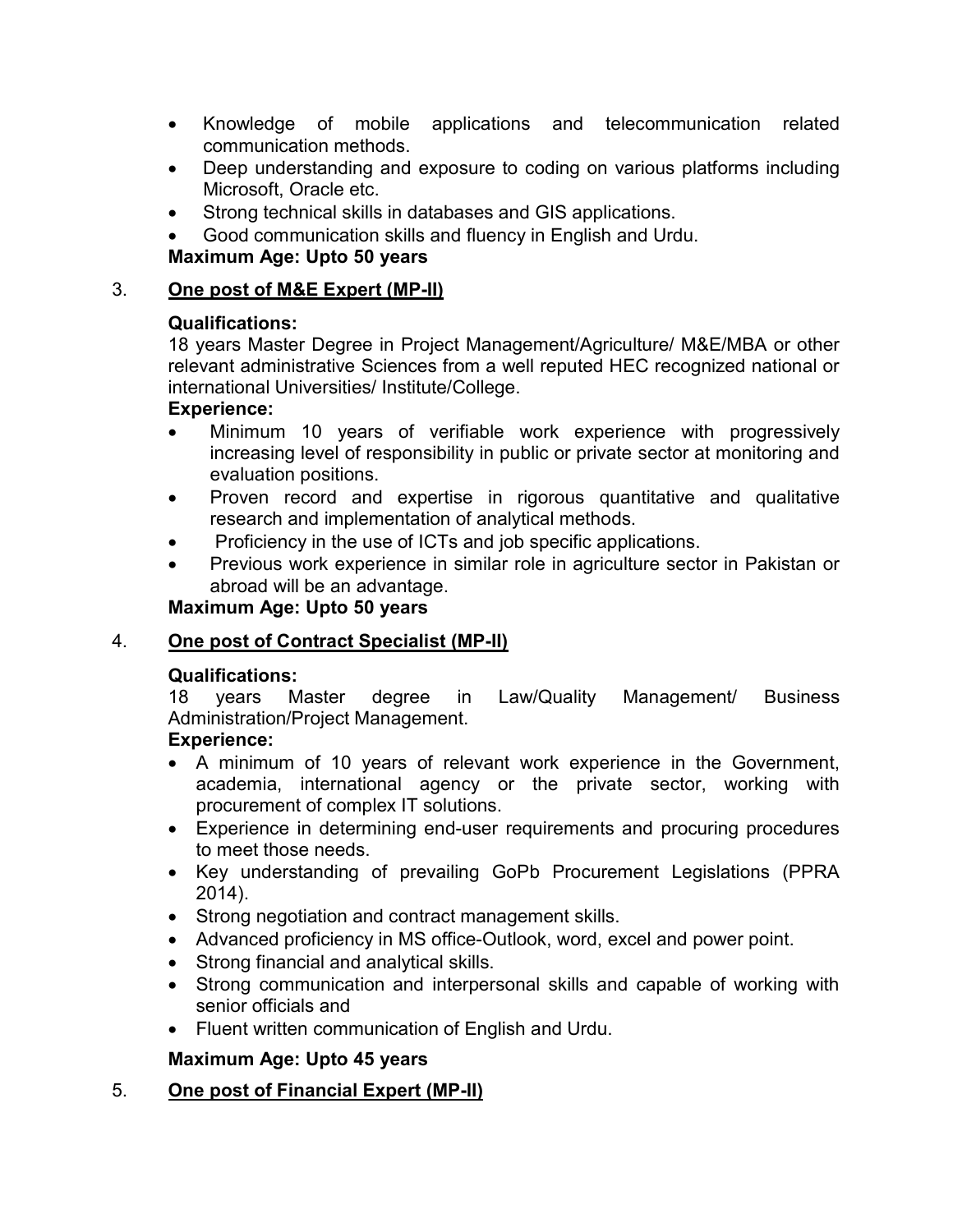## Qualifications:

16 years Master's Degree in Financial Services/ACMA/ ACCA or equivalent in Accounting & Finance, or Commerce from a reputed & recognized local/ international educational institute.

## Experience:

- Minimum of 10 years of work experience in financial management in public sector organization preferably under a donor assisted project.
- Development sector experience will be an added advantage.
- Advanced proficiency in MS office-Outlook, word, excel and power point.
- Strong financial and analytical skills.
- Strong communication and interpersonal skills and capable of working with senior officials.

#### Maximum Age: Upto 45 years

## 6. Two posts of Business Development Officer (MP-III)

#### Qualifications:

16 years Master degree in Agriculture Economics/ Business Administration/Agriculture/Engineering or Project Management or other relevant degree from a well reputed HEC recognized national or international University/Institute/College.

#### Experience:

- Minimum 5 years of verifiable work experience, with progressively increasing level of responsibility in public or private sector at monitoring and evaluation positions.
- Proven record and experience in rigorous quantitative and qualitative research and implementation of analytical methods.
- Demonstrated hands-on practical experience of setting up and managing dashboard monitoring system preferably in the cash disbursement environment.
- Proficiency in the use of ICTs and job specific applications.
- Previous work experience in similar role in agriculture sector in Pakistan or abroad will be an added advantage.

#### Maximum Age: Upto 45 years

#### NOTE

- 1. Relaxation in upper age limit is not admissible.
- 2. In case of other relevant degrees/certificate, the equivalence certificate issued by the HEC/concerned Board will be provided by the candidate.
- 3. Retired persons are not eligible. The contract appointments are temporary in nature, non-transferable, job/post specific, non-pensionable & conferring no right for regularization. The contract appointment will be initially for one (01) year which can be extended upto project period with the approval of competent authority.